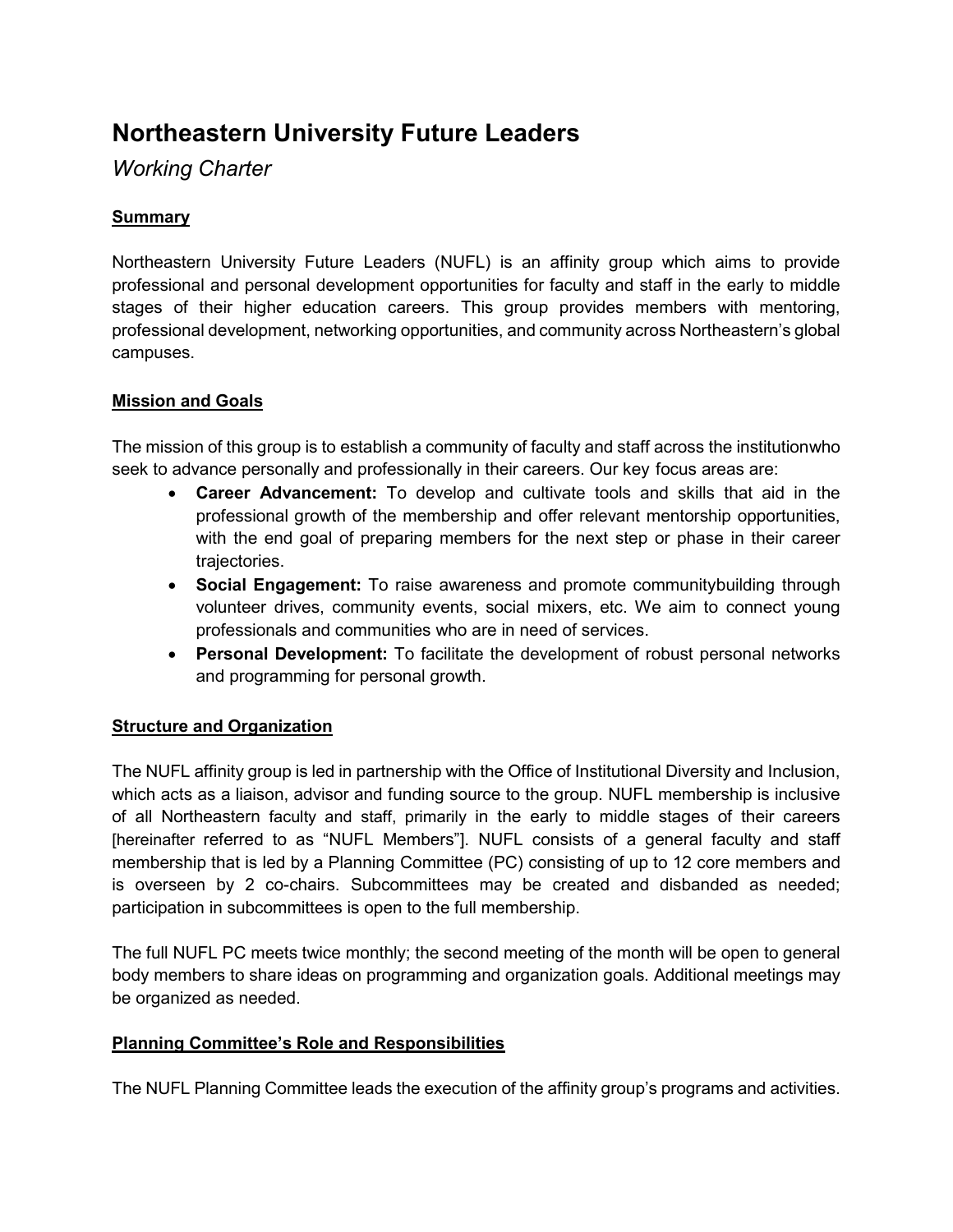The Planning Committee is a collective working group that acknowledges the equalvalue of each member's leadership contribution.

Membership within the Planning Committee is open to any members of NUFL. The NUFL Planning Committee consists of a maximum of 12 NUFL members from across the institution, including 2 co-chairs. NUFL Planning Committee members commit to a minimum one-year term upon election. NUFL Planning Committee members may be re-elected for additional terms.

NUFL Planning Committee members are responsible for meeting the following expectations:

- Attend and participate in Planning Committee meetings and ad hoc committees
- Organize and participate in events for the group in accordance with NUFL focus areas
- Promote the affinity group amongst colleagues
- Recruit new members and cultivate future leadership
- Provide input and direction for the group / guide the overall vision for the group
- Maintain a working charter throughout the year; under co-chair direction, review and adjust working charter at the end of each year, prior to new PC elections
- Reconcile / audit / manage OIDI-allocated funds
- Assess programming to meet the needs of NUFL and contribute to an annual report foreach fiscal year
- Promote the academic and professional ideals of Northeastern University's strategic plan

# **Subcommittees - Membership and Responsibilities**

Subcommittees may be created, as needed, for special events and projects, and should be maintained or disbanded in keeping with the needs of NUFL. Subcommittees can be proposed by any member of the Planning Committee. All subcommittees must have at least one lead that reports up to the NUFL co-chairs; subcommittees must be led by a member of the Planning Committee; participation in subcommittees is open to all members.

# **Co-chairs – Roles and Responsibilities**

Co-chairs can self-nominate or be nominated for a vacant position. Two co-chairs will lead the group. Co-chairs serve a two-year staggered term and have the following expectations:

- Lead the Planning Committee (see Planning Committee's Roles and Responsibilities)
- Facilitate Planning Committee meetings
- Approve agenda and take notes
- Maintain communication with OIDI
- Serve as central point of contact for NUFL
- Guide NUFL projects and events to completion
- Review and amend NUFL working charter
- Review and amend NUFL working documents
- Support transitions in leadership

# **Chair Emerites – Role and Responsibilities**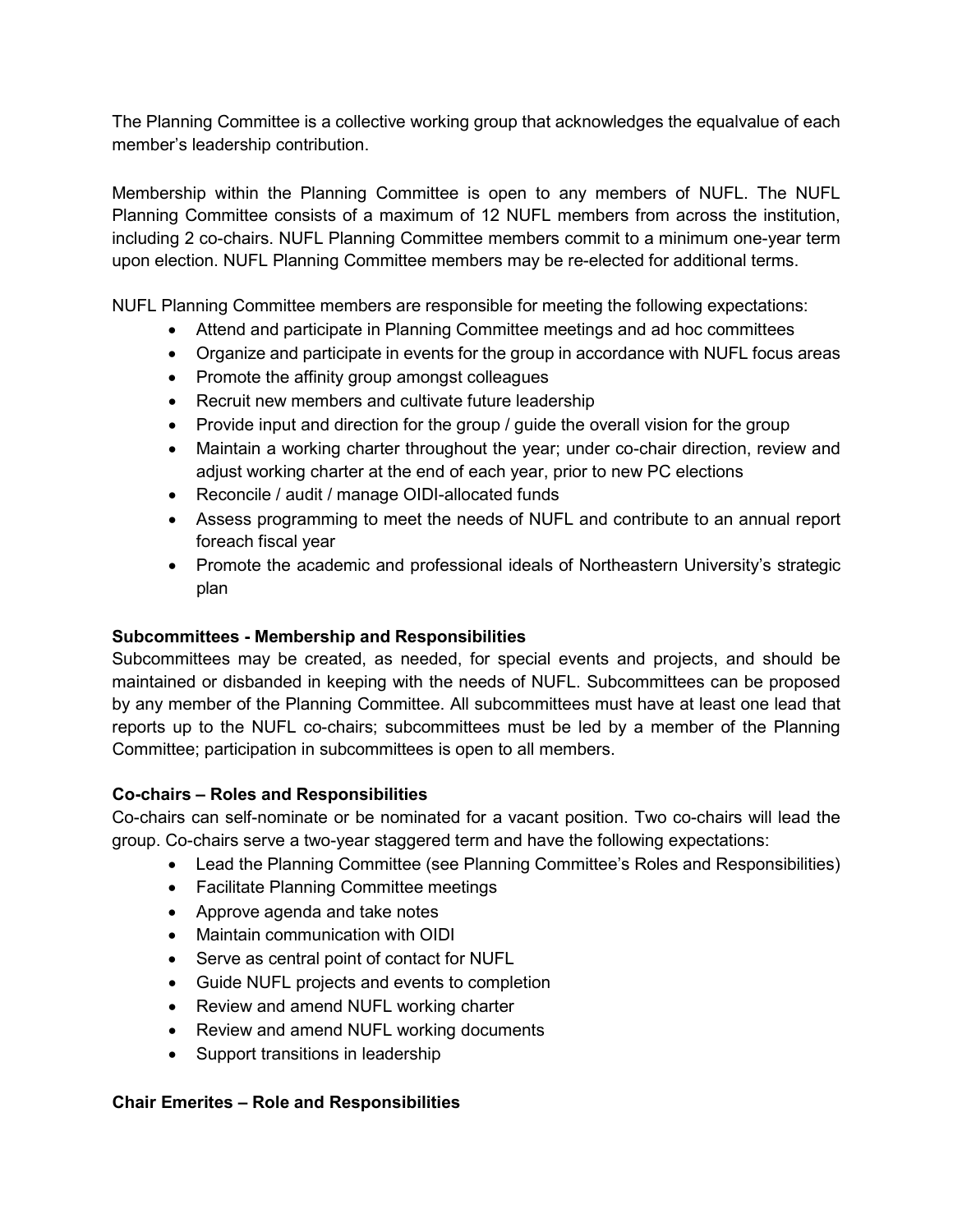Chair Emerites is role appointed to a person of the following prior positions/experience (listed in priority of offer):

- Co-chair that is ending their term.
- A Planning Committee Member (including Vice Chairs) that has served for 3+ years

This role serves as an advisor for the current Co-chairs and Planning Committee at large. In the event that a Co-chair must step down during the year, the Chair Emerites will assume the Cochair position until an election is held.

This role serves without a limit; the chair emerites can step down at the end of any fiscal year. This is a non-voting position that does not hold the standard roles and responsibilities as Planning Committee members. A new, additional chair emerites may be elected each year, contributing their historical knowledge to a larger advisory body.

# **Vice Chair – Roles and Responsibilities**

Vice Chairs are responsible for meeting the following expectations: Create strategic planning.

- Develop subcommittees as needed in order to execute shared vision.
- Develop instruments to evaluate and assess NUFL's impact/engagement and implement the standard assessments as required for OIDI affinity group reporting purposes.
- Create a collaborative Annual Report.
- Provide a one-page officer's report to their successor, detailing the landscape of the group as it pertains to their role and the advancement of NUFL's mission.

# *Vice Chair of Communications and Marketing*

The Vice Chair of Communications and Marketing (VCCM) will be responsible for managing external messaging to NUFL membership and the university at large. TheVCCM is responsible for the creation and maintenance of marketing materials and NUFL's digital presence.

# *Vice Chair of Finance*

The Vice Chair of Finance will be responsible for managing NUFL's budget, ensuring fiduciary responsibility of NUFL's actions. The Vice Chair will provide financial approval for all events and expenditures based on available funds and ensure completion of OIDI event-based/monthly reporting. If needed, the VCF is responsible for fundraising to support NUFL operations and programming. The VCF should feel empowered to develop relevant programming.

# *Vice Chair of Membership*

The Vice Chair of Membership (VCM) will be responsible for the recruitment and retention of members, including an ongoing membership development strategy, maintaining institutional relationships in partnership with VCCM, and maintaining membership rosters. The VCM will be responsible for enabling evidence- driven decision-making and providing incremental forecasts.

# *Vice Chair of Strategic Advocacy*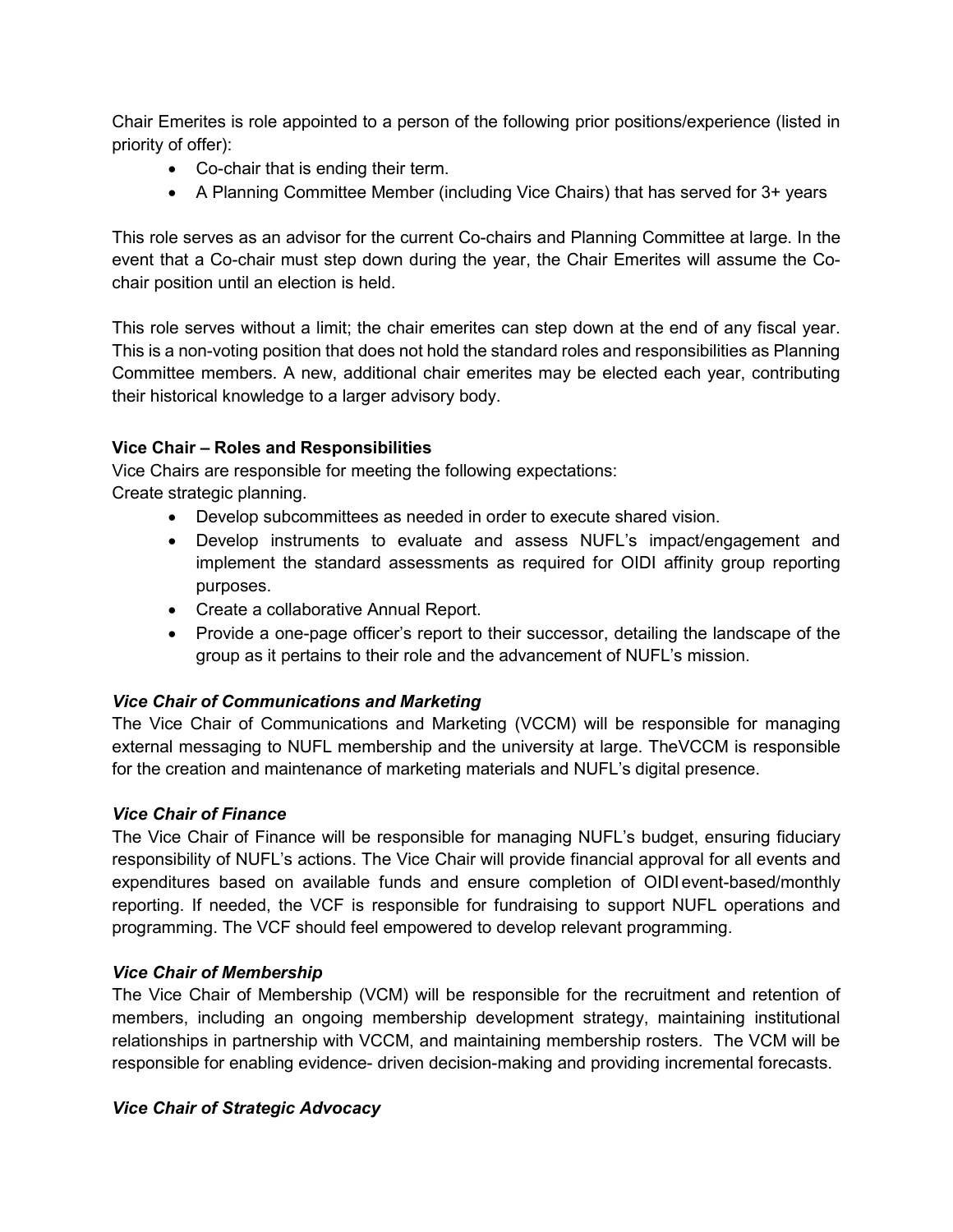The Vice Chair of Strategic Advocacy will be responsible for leading the Anti-Racism Call to Action Committee and diversity and inclusion-oriented initiatives.

#### **Bylaws**

#### **Planning Committee Membership**

If a Planning Committee member is unable to reasonably meet expectations or perform duties, they must notify the co-chairs immediately. If a NUFL Planning Committee member wishes to step down from the committee, they must notify the co-chairs and work with the co-chairs to delegate any assigned tasks/responsibilities to another member.

If a Planning Committee member is determined by a co-chair to be unable to reasonably meet expectations or perform duties, the co-chairs reserve the right to implement a probationary period of a duration befitting the circumstances. Following failure to demonstrate reasonable improvement, the co-chairs reserve the right to dismiss the Planning Committee member at their discretion.

#### **Decision making and quorum**

Decisions of the Planning Committee are made by consensus. If a consensus cannot be reached, a majority vote of a quorum of Planning Committee Members (51%) is required, unlessotherwise stated in the charter. To establish quorum, more than half (51%) of the Planning Committee members must be present.

The complete Planning Committee membership must participate in any voting related tochanges to the bylaws, election/dismissal of co-chairs, and amendments to the charter. Voting must be done at the first PC meeting of the month (excluding general body members). A co-chair must be present for all voting.

#### **Elections**

#### *General Elections*

Elections take place in May and June, with new leadership taking effect July 1. Candidates for the Planning Committee can self-nominate or be nominated. Planning Committee members are elected by the membership at-large with a majority vote.

#### *Leadership Elections*

Candidates for leadership positions can self-nominate or be nominated. In the event of multiple prospective candidates, leadership positions will be voted on by the Planning Committee and require approval of at least one NUFLco-chair. A majority vote of 51% is required.

#### *Ad hoc Elections*

In the event that a Vice Chair position becomes vacant off-cycle and there are multiple interested candidates, a vote will be held by the Planning Committee and requires approval of at least one NUFL co-chair. A majority vote of 51% is required.